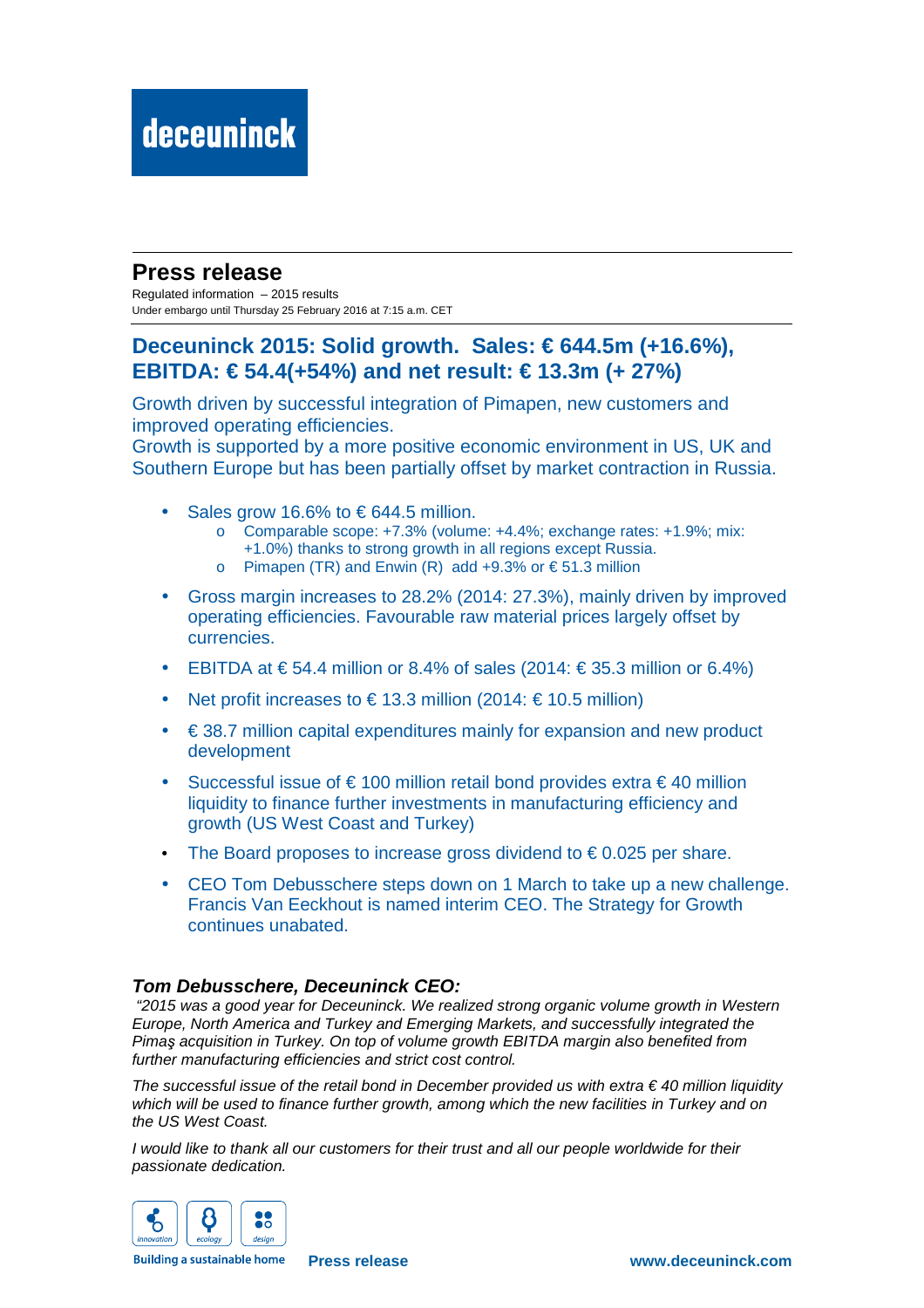#### Outlook 2016

In 2016 we expect further growth on the back of innovative product launches and superior service to our customers. This will be enabled by the additional capacity in Turkey and in the US, and supported by further investments in manufacturing efficiency. We, however, closely monitor the increased macro-economic uncertainty in our end markets.

EBITDA evolution will be influenced by currencies and raw material prices, as well as by the start-up costs of our planned efficiency and growth initiatives"

#### **Notable event**

Tom Debusschere steps down as CEO on 1 March for a new challenge. Until 10 May he remains non-executive member of the Board

#### **Pierre Alain Baron De Smedt, Chairman of the Board:**

'The Board regrets but respects Tom's decision. We are very grateful to Tom for his commitment to the company over the past few years. In February 2009 he started as a CEO when the company was going through a difficult period. In a short period of time he succeeded in turning Deceuninck into a financially healthy company and in regaining the confidence of the shareholder. He leaves us with a healthy company that is well positioned for the future.

In anticipation of a successor to Tom Debusschere, Vice Chairman of the Board, Francis Van Eeckhout, will act as interim CEO.

#### **Francis Van Eeckhout, Vice Chairman of the Board and interim CEO:**

I would like to thank Tom for his performance as a CEO since February 2009. He was instrumental in creating the growth strategy which is now being implemented, This includes the construction of the new factories in Turkey and the US. This strategy will be continued. Tom has built a strong management team in which we maintain every confidence. We hope to name a successor to Tom very soon."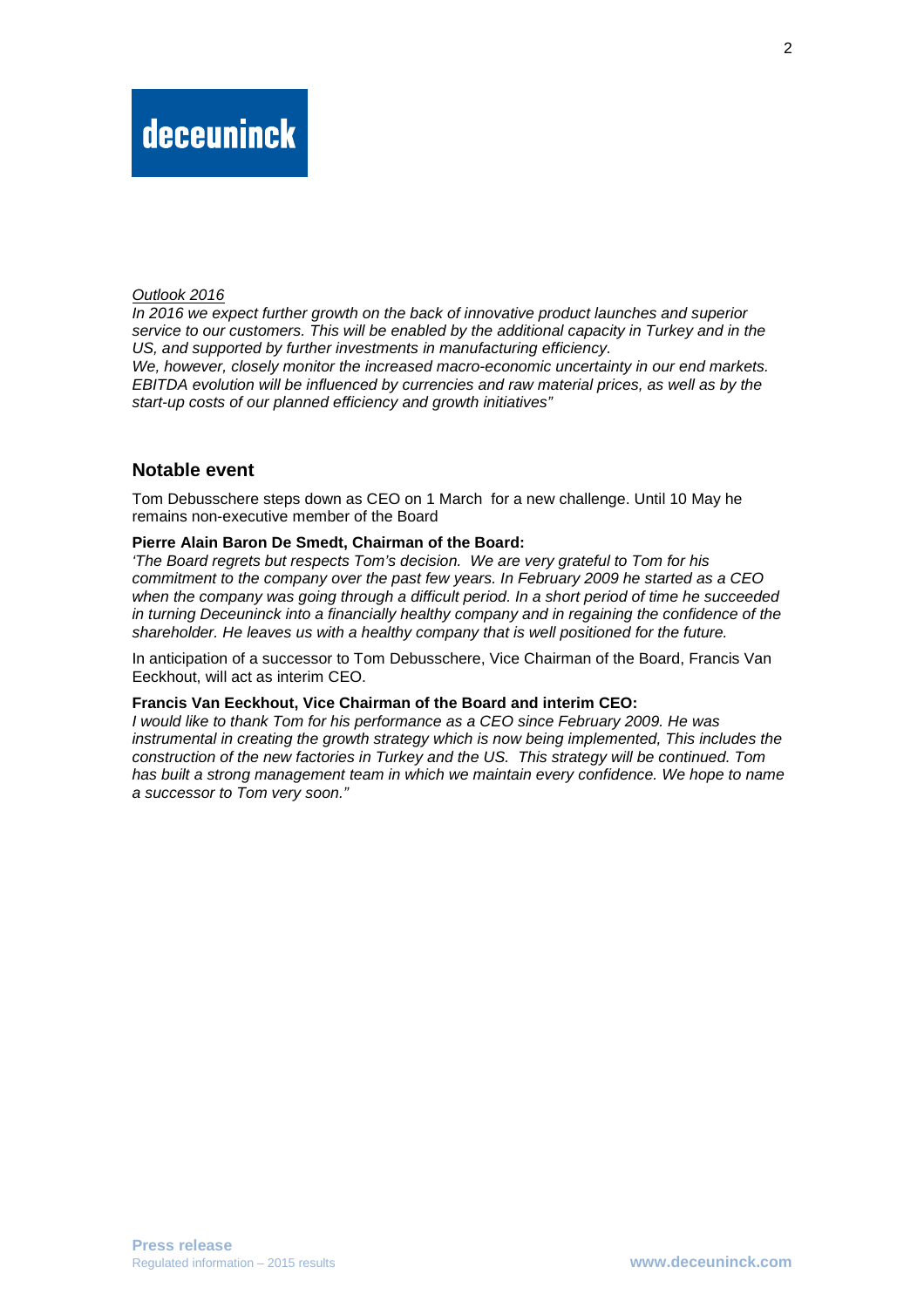# deceuninck

## 1. Key figures

| $(n \in \mathsf{million})$ | 2014   | 2015    | Var (%) | 1H 2015 | 2H 2015 |
|----------------------------|--------|---------|---------|---------|---------|
| Sales                      | 552.8  | 644.5   | 16.6%   | 312.1   | 332.4   |
| Gross profit               | 150.8  | 182.0   | 20.7%   | 90.7    | 91.3    |
| Gross-margin (%)           | 27.3%  | 28.2%   |         | 29.1%   | 27.5%   |
| <b>EBITDA</b>              | 35.3   | 54.4    | 53.9%   | 27.2    | 27.2    |
| EBITDA-margin (%)          | 6.4%   | 8.4%    |         | 8.7%    | 8.2%    |
| <b>REBITDA</b>             | 36.6   | 56.5    | 54.5%   | 28.7    | 27.8    |
| REBITDA-margin (%)         | 6.6%   | 8.8%    |         | 9.2%    | 8.4%    |
| <b>EBIT</b>                | 14.3   | 26.9    | 87.7%   | 12.0    | 14.8    |
| EBIT-margin (%)            | 2.6%   | 4.2%    |         | 3.9%    | 4.5%    |
| Financial result           | $-7.5$ | $-10.0$ |         | $-4.6$  | $-5.4$  |
| <b>EBT</b>                 | 6.9    | 16.9    | 146.0%  | 7.5     | 9.4     |
| Income taxes               | 3.6    | $-3.5$  |         | $-2.7$  | $-0.8$  |
| Net profit                 | 10.5   | 13.3    | 27.6%   | 4.7     | 8.6     |
| Net profit-margin (%)      | 1.9%   | 2.1%    |         | 1.5%    | 2.6%    |

| $(in \in$ million)  | 2014  | 2015  | Var (%) |
|---------------------|-------|-------|---------|
| Equity              | 264.5 | 269.3 | 1.8%    |
| Net debt            | 71.0  | 92.1  | 29.7%   |
| Total assets        | 503.7 | 562.7 | 11.7%   |
| Capital expenditure | 31.3  | 38.7  | 23.7%   |
| Working capital     | 124.6 | 142.9 | 14.7%   |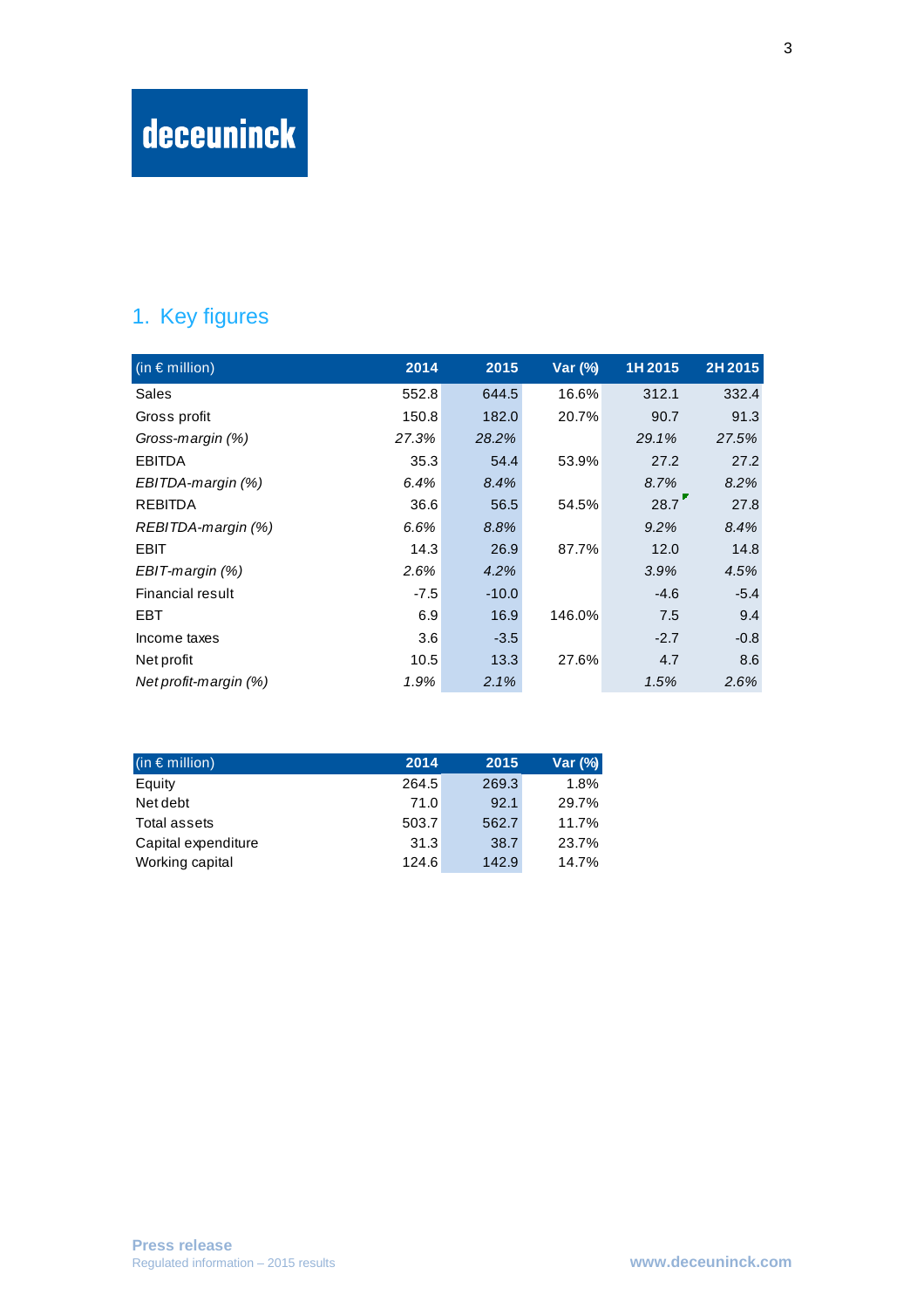## deceuninck

### 2. Comments on the consolidated results

### 2.1. Sales

#### **Sales breakdown 2015**

Consolidated 2015 sales increased 16.6% to  $\epsilon$  644.5 million (2014:  $\epsilon$  552.8 million).

At comparable scope sales increased 7.3% to  $\epsilon$  593.2 million.

- Volume: +4.4%, explained by strong organic volume growth in Western Europe, North America and Turkey and Emerging Markets, which is partially offset by the contraction of the Russian market
- Exchange rates: +1.9%, explained by the strengthening of the USD and GBP versus the EUR, which was partially offset by a weakening TRY and RUB.
- Mix effects: +1.0%

Scope change as a result of the acquisition of Pimaş in Turkey and Russia resulted in a favourable impact of sales of  $\epsilon$  51.3 million (+9.3%).

#### **Sales breakdown per quarter**

Overall sales growth is primarily explained by the Pimaş acquisition in 4Q 2014, which – as Pimaş revenues were already reported in 4Q 2014 to a large extent - also explains why the growth rate between Q4 2014 and Q4 2015 is lower than during the first 3 quarters.

Organic volume growth remained strong throughout the year especially during 4Q supported by mild weather conditions and improved builder confidence in Western Europe and US and driven by strong brands in Turkey.

| % of sales                    | <b>1Q 2015</b> | 2Q 2015 | 3Q 2015 | 4Q 2015 | FY 2015 |
|-------------------------------|----------------|---------|---------|---------|---------|
| Sales (in $\in$ million) 2014 | 115.4          | 148.8   | 141.3   | 147.2   | 552.8   |
| Exchange rate                 | 4.6%           | 3.9%    | $-0.3%$ | $-0.1%$ | 1.9%    |
| Volume                        | 3.1%           | 4.6%    | 4.6%    | 5.6%    | 4.4%    |
| Mix (country, price, product) | 0.9%           | $-2.3%$ | 2.1%    | 2.6%    | 1.0%    |
| Change of scope               | 9.4%           | 12.0%   | 11.8%   | $4.1\%$ | 9.3%    |
| <b>Total</b>                  | 18.0%          | 18.2%   | 18.2%   | 12.3%   | 16.6%   |
| Sales (in € million) 2015     | 136.2          | 175.9   | 167.1   | 165.3   | 644.5   |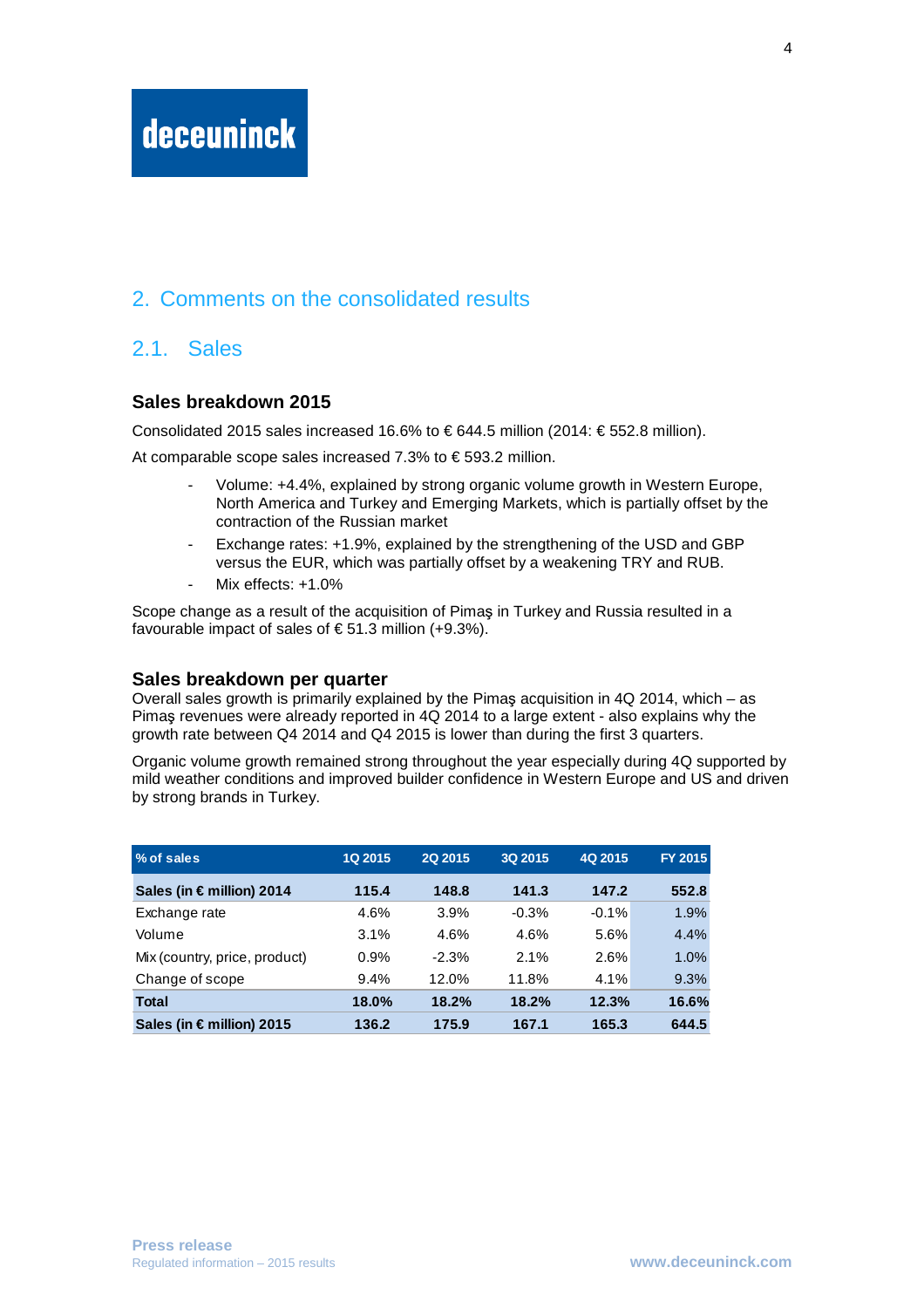#### **Quarterly sales evolution 2015 per region**<sup>1</sup>

|                           |                | ັ                                                    |                                       |                               |              |
|---------------------------|----------------|------------------------------------------------------|---------------------------------------|-------------------------------|--------------|
| (in %)                    | <b>Western</b> | <b>Central &amp;</b><br><b>Europe Eastern Europe</b> | <b>Turkey &amp;</b><br><b>Markets</b> | <b>Emerging North America</b> | <b>Total</b> |
| Sales (in € million) 2014 | 157.5          | 174.4                                                | 137.7                                 | 83.2                          | 552.8        |
| 1Q 2015                   | $-0.7%$        | $-3.5%$                                              | 63.1%                                 | 45.3%                         | 18.0%        |
| 2Q 2015                   | 8.6%           | $-6.2%$                                              | 49.7%                                 | 39.2%                         | 18.2%        |
| 3Q 2015                   | 10.7%          | $-1.3%$                                              | 50.1%                                 | 29.1%                         | 18.2%        |
| 4Q 2015                   | 15.1%          | 0.5%                                                 | 14.1%                                 | 25.7%                         | 12.3%        |
| FY 2015                   | 8.2%           | $-2.7%$                                              | 40.2%                                 | 33.7%                         | 16.6%        |
| Sales (in € million) 2015 | 170.5          | 169.7                                                | 193.1                                 | 111.2                         | 644.5        |
| Var. FY in Loc. Curr.     |                | 2.8%                                                 | 46.6%                                 | 11.6%                         |              |

<sup>1</sup>Regional quarterly sales segmentation has been aligned with IFRS financial report segmentation to ensure consistency. As a result the quarterly sales slightly differ per region, but remain unchanged at consolidated level. Changes mainly affect Western Europe and Central & Eastern Europe.

#### **Western Europe**

Full year 2015 sales in Western Europe increased 8.2% to € 170.5 million. The Group benefited from an economic recovery in Spain and Italy, and continued growth in the UK and Benelux. Volumes in France picked up during the  $4<sup>th</sup>$  quarter supported by mild weather conditions and government incentives.

Western Europe represents 26 % of consolidated 2015 sales (2014: 28%).

#### **Central & Eastern Europe (incl. Germany)**

Full year 2015 sales expressed in euro decreased by -2.7% to € 169.7 million (2014: € 174.4 million). At constant exchange rates sales grew 2.8%. We recorded growth in Central Europe but this was partially offset by the contraction of the Russian market and by the devaluation of the Russian ruble.

Central & Eastern Europe represents 26% of consolidated 2015 sales (2014: 32%).

#### **Turkey & Emerging Markets**

This region includes primarily domestic sales in Turkey as well as sales in Chile, India, Brazil and Australia. 2015 sales expressed in euro increased by 40.2% to € 193.1 million (at constant exchange rates: +46.6%). The increase is primarily driven by the successful integration of Pimaş, and by organic growth realized across all 3 premium brands (Egepen Deceuninck, Winsa and Pimapen). This growth was mainly driven by superior product quality and service, and the strong commercial network (>3000 points of sale owned by the customer). Business development in Emerging Markets was slower than anticipated which is mainly explained by the challenging market conditions in Brazil and India. Business development in Chile is on track and the Group started foiling of window profiles in Santiago de Chile in order to meet increasing demand for coloured windows in the region.

Turkey and Emerging Markets represents 30% of 2015 consolidated Group sales compared to 25% in 2014.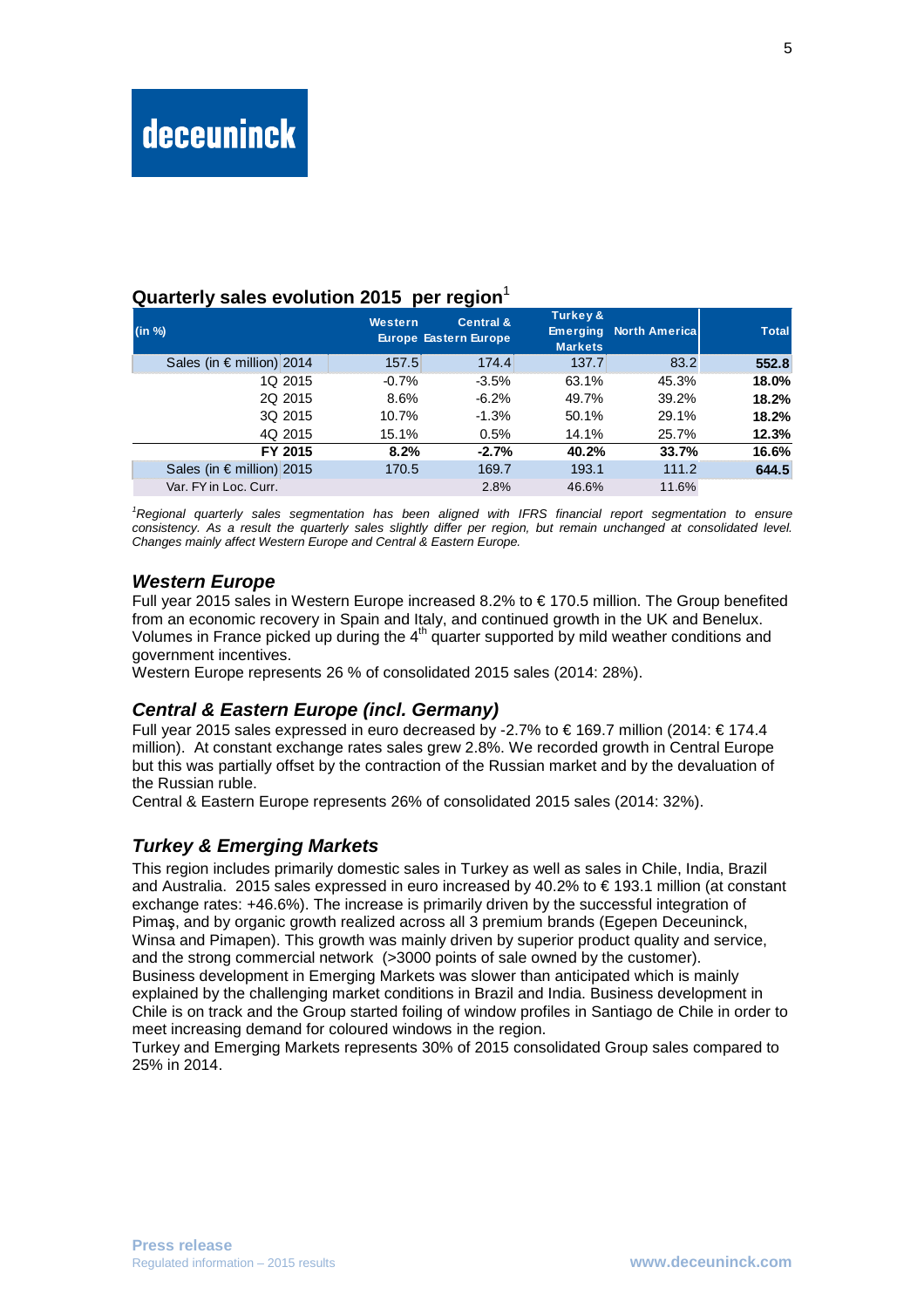#### **North America**

Full year 2015 sales of Deceuninck North America (DNA) increased by 33.7%% to  $\epsilon$  111.2 million (at constant exchange rates, sales increased 11.6 %), primarily driven by new customer development on the back of DNA's superior service levels. In addition the Group benefited from a positive climate for both renovation and new housing. Over 1.1 million new (single and multi family combined) homes were started (2014: 1.0 million) and the most relevant housing market indicators suggest continued market confidence.

North America represents 17 % of 2015 consolidated sales compared to 15% in 2014.

In December DNA broke ground on its new Western U.S. production facility that is located in Fernley, NV, near Reno, The construction of a new 50,000m² building, designed for up to 24 extrusion lines, will allow DNA to efficiently service to new customers on the US West Coast.

## 2.2. Results

#### **Gross profit**

Gross-margin improved to 28.2% (2014: 27.3%), which is mainly explained by further manufacturing efficiencies. There was a limited favourable impact lower raw material cost but this was largely offset by unfavourable currencies.

#### **EBITDA**

EBITDA increased to  $\epsilon$  54.4 million or 8.4% of sales (2014:  $\epsilon$  35.3 million or 6.4% of sales) as a result of higher volumes, improved gross margin and strict control over operating expenses. Operating expenses grow 9.6% to  $\in$  152.9 million, mainly driven by the Pimas acquisition and further organic growth, and include start-up costs of our ongoing efficiency and growth initiatives. EBITDA also includes a  $\epsilon$  2.4 million gain on the sale of the Izmir site.

REBITDA was € 56.5 million or 8.8% of sales (2014: € 36.6 million). Restructuring costs mainly amounted to  $\in$  2.2 million.

#### **EBIT**

Operating result (EBIT) was € 26.9 million (2014: € 14.3 million) resulting in an EBIT-margin of 4.2% compared to 2.6% in 2014.

Non cash costs amount to  $\epsilon$  27.5 million against  $\epsilon$  21.0 million in 2014. Non cash costs are € 6.5 million higher mainly as a result of € 5.3 million higher depreciations. explained by the Pimaş acquisition and higher capital investments, and one-off non cash income recorded in 2014.

#### **Financial result**

Financial result was € -10.0 million (2014: € -7.5 million). The increase is primarily explained by the IFRS accounting treatment of euro denominated loans in Turkey. This results in  $a \in 1.7$ million non cash cost in financial result, which is offset by the same amount recorded in equity, and the one off write-down of capitalised expenses related to the 2015 refinancing. In December 2015 Deceuninck successfully issued a  $\epsilon$  100 million retail bond, which provided € 40 million additional liquidity. This will be used to finance further efficiency and growth investments, among which the new facilities in Turkey and on the US West Coast. **Income taxes**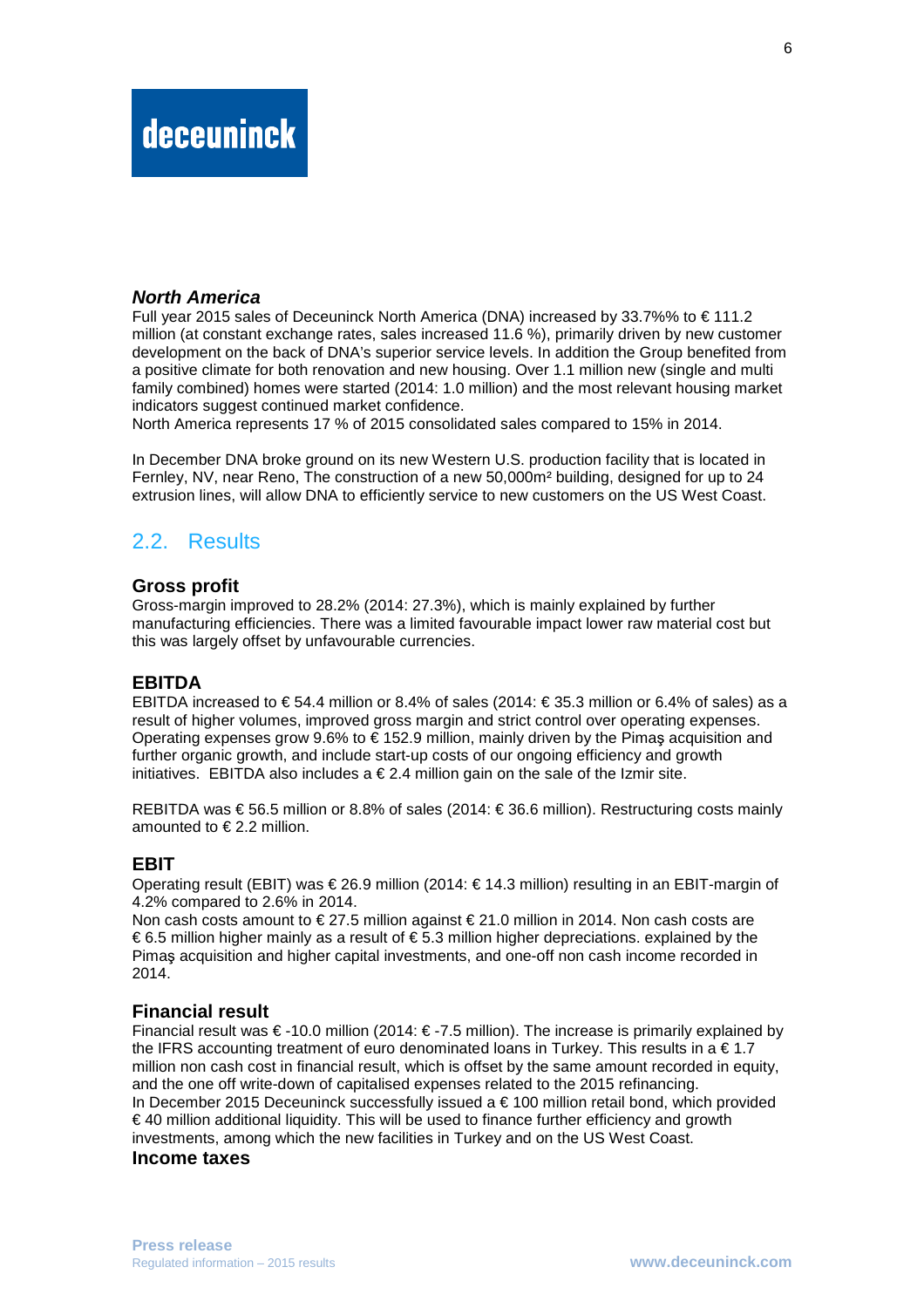Income tax expense amounted to  $\epsilon$  3.5 million against a  $\epsilon$  3.6 million favourable income tax in 2014, which is mainly explained by the increased profitability of the Group. The favourable income tax in 2014 related mainly to the recognition of deferred tax assets at Deceuninck North America.

#### **Net profit**

The net profit in 2015 was € 13.3 million against €10.5 million in 2014.

#### **Working capital**

Trade working capital increased from € 124.6 million (22.5% on 2014 sales) on 31 December 2014 to € 142.9 million (22.2% on 2015 sales) on 31 December 2015.

Trade receivables increased by  $\epsilon$  5.7 million compared to 31 December 2014 as a result of higher sales in the  $4<sup>th</sup>$  quarter. Days outstanding (DSO) decreased year-on-year as a result of strict receivables management. Total factoring remained more or less stable and amounted to € 16.2 million at 31 December 2015 (31 December 2014: € 16.0 million). Inventories increased by  $\in 2.0$  million while trade payables decreased year-on-year by  $\in 10.6$ million.

#### **Capital Expenditures**

Capital expenditures (capex) in 2015 were € 38.7 million against € 31.3 million in 2014, including part of the cost of the new extrusion factory in Menemen as well as investments related to the integration of Pimaş.

Maintenance capex including new extrusion tools amounts to € 19.2 million.

#### **Net financial debt**

The net financial debt at 31 December 2015 amounted to € 92.1 million against € 71.0 million at 31 December 2014. This increase is mainly due to the decision to increase working capital and to further invest in manufacturing efficiency and growth.

#### **Equity**

Equity increased by  $\epsilon$  4.8 million to  $\epsilon$  269.3 million from  $\epsilon$  264.5 million at 31 December 2014, as net profit of € 13.3 million was largely offset by unfavourable currency translation adjustments in equity (7.2 million) and the  $\epsilon$  2.7 million dividend payment.

The gearing was 34.2% at 31 December 2015 against 26.8 % at 31 December 2014.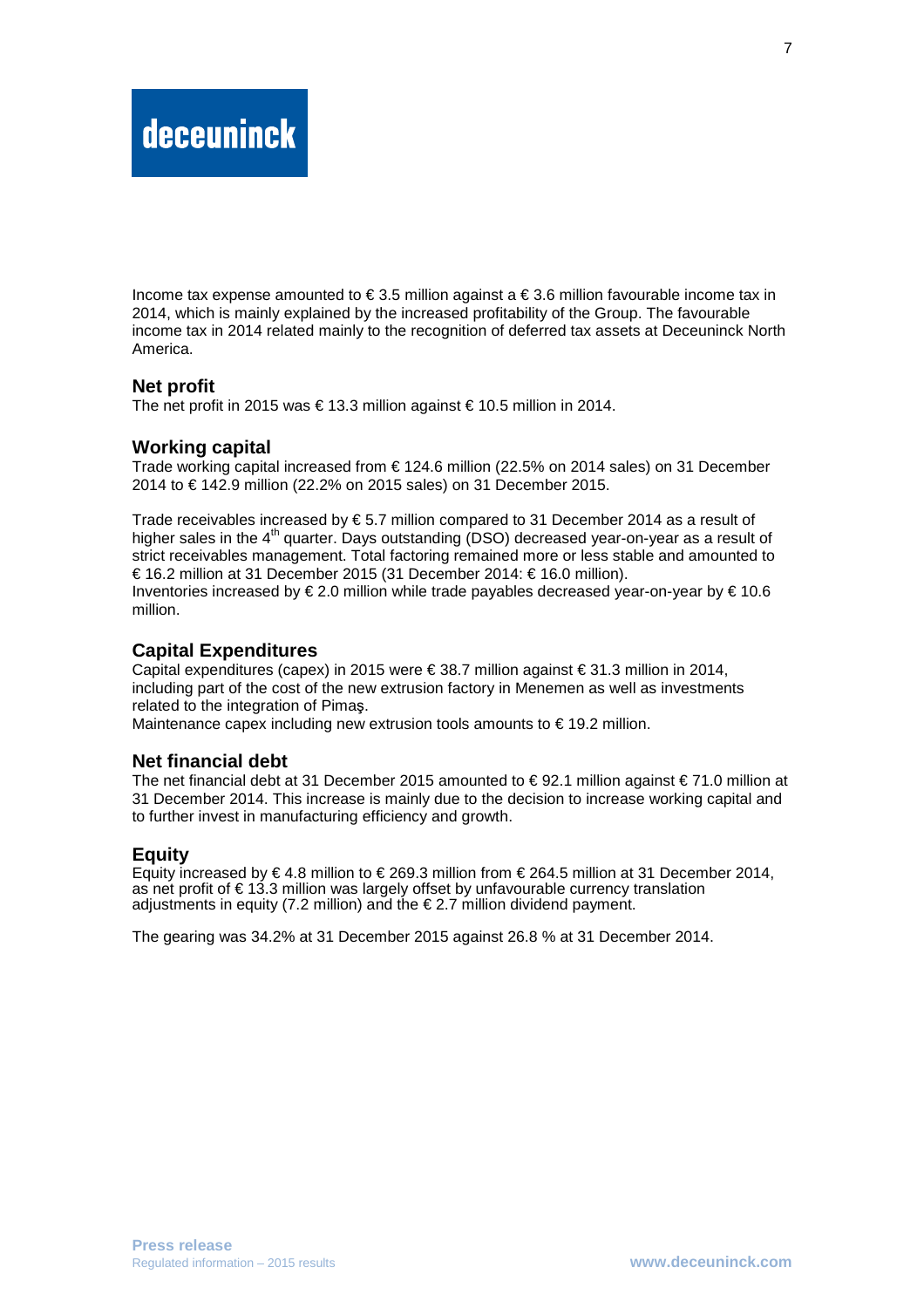## deceuninck

#### **Dividend**

The Board of Directors will recommend at the Annual General Meeting on 10 May 2016 to increase the gross dividend payment to  $\epsilon$  0.025 per share for the financial year 2015.

#### **Headcount**

On 31 December 2015 Deceuninck employed worldwide 3,593 full time equivalents (FTEs) (including temporary workers and external staff) (31 December 2014: 3,434).

#### **Financial calendar 2016**

| 10 | Mav     |      | 2016 1Q 2016 trading update          |
|----|---------|------|--------------------------------------|
| 10 | Mav     | 2016 | Annual Shareholders Meeting at 11 am |
| 20 |         |      | July 2016 1H 2016 results            |
| 21 | October |      | 2016 3Q 2016 trading update          |

End of press release

#### **Building a sustainable home**

At Deceuninck, our commitment towards innovation, ecology and design provides us with a clear focus: building a sustainable home. A home that is more energy-efficient to live in and more attractive to look at. Deceuninck works worldwide with state-of-the-art materials, resulting in low maintenance, top insulating and long lasting products that can be fully recycled at end of life. Moreover, our values of Candor, Top performance and Entrepreneurship help us build a better world for our Partners and end users. Deceuninck has strong ambitions. We want to build a work environment in which people are proud to contribute, and strengthen our position within the top three market players. Alongside our ecological sustainability, Deceuninck also pursues financial sustainability.

Deceuninck serves >4000 customers in 91 countries from 14 factories and 22 warehouses located in 19 countries in North & South America, Europe (incl. Russia & Turkey) and Asia. Deceuninck employs 3600 people across all continents.

The head office of the Group is located in Belgium.

The Deceuninck Group achieved sales of € 644.5 million in 2015 with a net result of € 13.3 million.

Contact Deceuninck: Ludo Debever • T +32 51 239 248 • M +32 473 552 335 • ludo.debever@deceuninck.com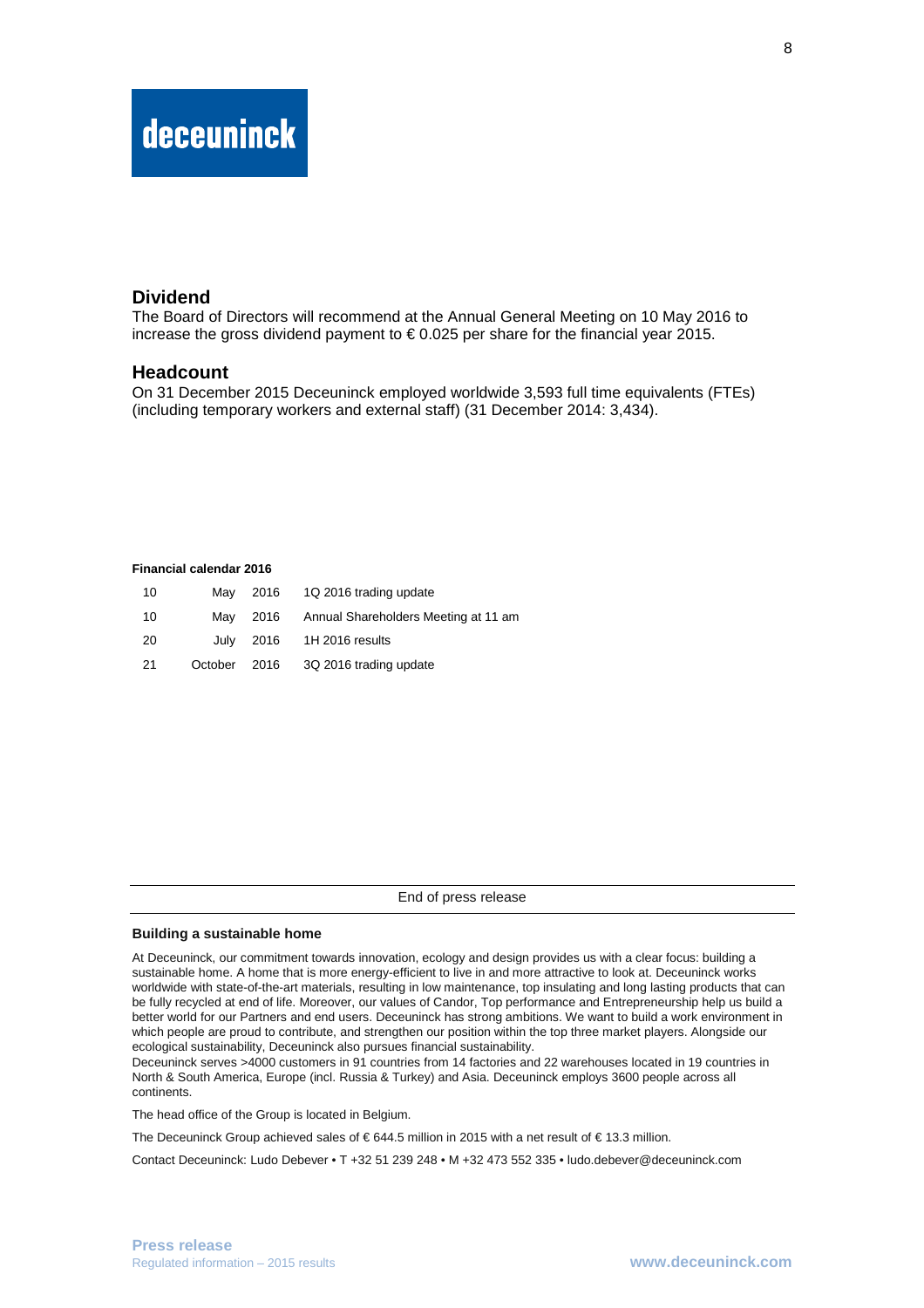## Annexe 1: consolidated income statement

| For the 12 month period ended 31 December<br>(in $\epsilon$ thousand) | 2014       | 2015       |
|-----------------------------------------------------------------------|------------|------------|
| <b>Sales</b>                                                          | 552,814    | 644,524    |
| Cost of goods sold                                                    | $-402,020$ | $-462,522$ |
| Gross profit                                                          | 150,794    | 182,002    |
| Marketing, sales and distribution expenses                            | $-95,233$  | $-104,465$ |
| Research and development expenses                                     | $-6,707$   | $-7,643$   |
| Administrative and general expenses                                   | $-37,592$  | $-40,818$  |
| Other net operating result                                            | 1,182      | $-2,127$   |
| Operating profit before gain from bargain purchase                    | 12,445     | 26,949     |
| Gain from bargain purchase                                            | 1,862      | $-96$      |
| <b>Operating profit (EBIT)</b>                                        | 14,307     | 26,853     |
| Financial charges                                                     | $-17,207$  | $-17,473$  |
| Financial income                                                      | 9,755      | 7,483      |
| <b>Profit before taxes (EBT)</b>                                      | 6,856      | 16,864     |
| Income taxes                                                          | 3,603      | $-3,522$   |
| Net profit                                                            | 10,458     | 13,341     |

| The net profit is attributable to: |        |         |
|------------------------------------|--------|---------|
| Shareholders of the parent company | 10.586 | 13.582  |
| Non-controlling interests          | $-128$ | $-2.41$ |

| Earnings per share distributable to the shareholders of the<br><b>parent company</b> (in $\epsilon$ ): |      |      |
|--------------------------------------------------------------------------------------------------------|------|------|
| Normal earnings per share                                                                              | 0.08 | 0.10 |
| Diluted earnings per share                                                                             | 0.08 | 0.10 |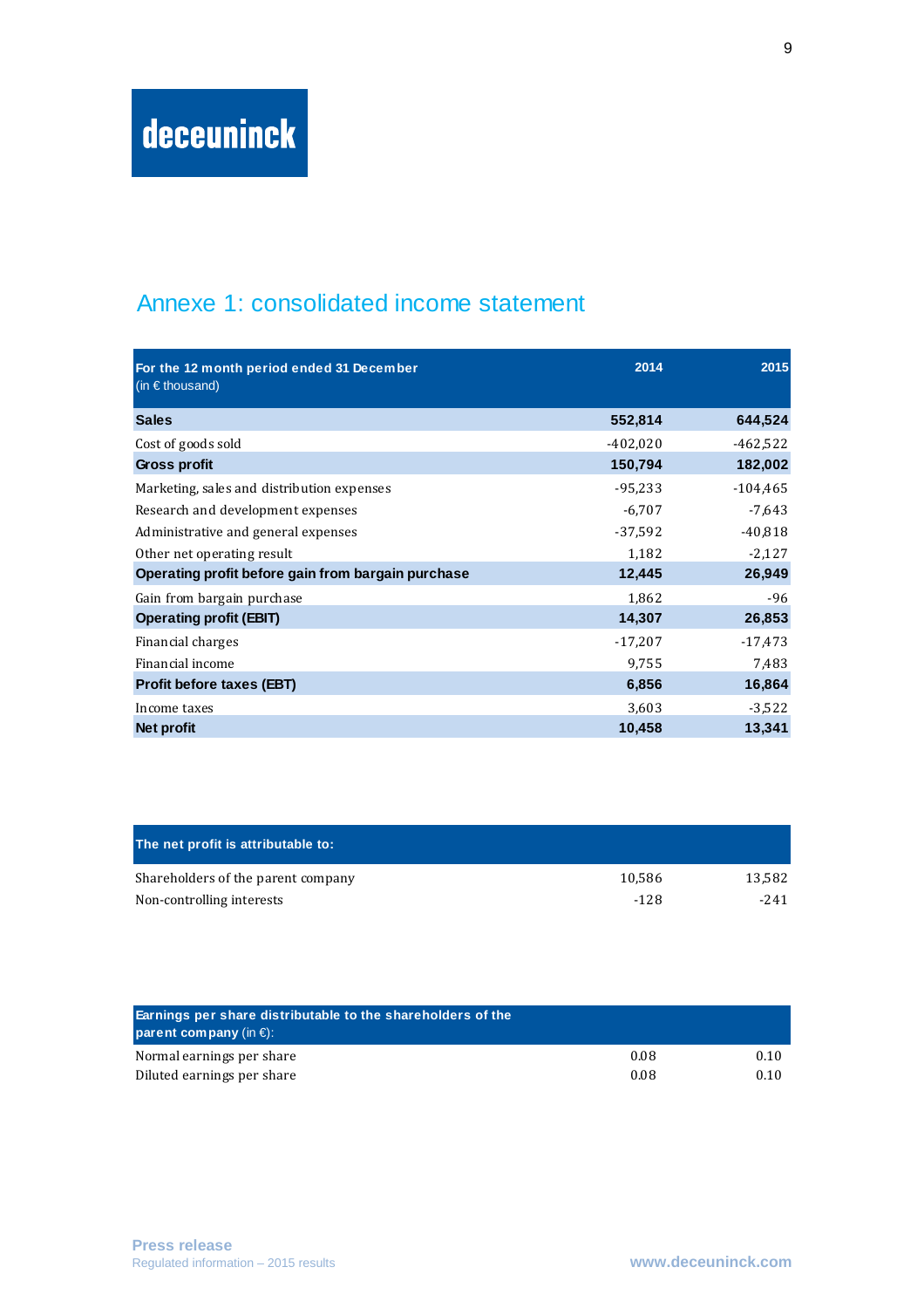## Annexe 2: consolidated statement of financial position

| (in $\epsilon$ thousand)                         | 31 December 2014 | 31 December 2015 |
|--------------------------------------------------|------------------|------------------|
| <b>Assets</b>                                    |                  |                  |
| Intangible fixed assets                          | 5,922            | 5,392            |
| Goodwill                                         | 10,871           | 10,741           |
| Tangible fixed assets                            | 215,649          | 218,802          |
| Financial fixed assets                           | 66               | 65               |
| Deferred tax assets                              | 21,080           | 19,013           |
| Long-term receivables                            | 1,068            | 1,105            |
| <b>Non-current assets</b>                        | 254,657          | 255,118          |
| Inventories                                      | 93,417           | 95,454           |
| Trade receivables                                | 115,826          | 121,484          |
| Other receivables                                | 8,677            | 16,424           |
| Cash and cash equivalents                        | 29,046           | 70,720           |
| Fixed assets held for sale                       | 2,060            | 3,473            |
| <b>Current assets</b>                            | 249,026          | 307,553          |
| <b>Total assets</b>                              | 503,684          | 562,671          |
|                                                  |                  |                  |
| <b>Equity and liabilities</b>                    |                  |                  |
| <b>Issued capital</b>                            | 52,912           | 53,257           |
| Share premiums                                   | 85,927           | 86,777           |
| Consolidated reserves                            | 169,423          | 180,968          |
| Cash flow hedge reserve                          | $-91$            | -72              |
| Actuarial gains / losses                         | $-3,864$         | $-2,425$         |
| Treasury shares                                  | $-261$           | $-261$           |
| Currency translation adjustments                 | $-44,316$        | $-52,992$        |
| <b>Equity excluding non-controlling interest</b> | 259,731          | 265,253          |
| Non-controlling interest                         | 4,758            | 3,999            |
| <b>Equity including non-controlling interest</b> | 264,489          | 269,252          |
| Interest-bearing loans                           | 14,635           | 143,486          |
| Long-term provisions                             | 24,962           | 25,119           |
| Deferred tax liabilities                         | 5,771            | 4,581            |
| <b>Non-current liabilities</b>                   | 45,368           | 173,186          |
| Interest-bearing loans                           | 85,396           | 19,324           |
| Trade payables                                   | 84,670           | 74,070           |
| <b>Tax liabilities</b>                           | 6,224            | 6,933            |
| Employee related liabilities                     | 9,702            | 12,434           |
| Short-term provisions                            | 777              | 1,127            |
| Other liabilities                                | 7,058            | 6,345            |
| <b>Current liabilities</b>                       | 193,826          | 120,233          |
| <b>Total equity and liabilities</b>              | 503,684          | 562,671          |